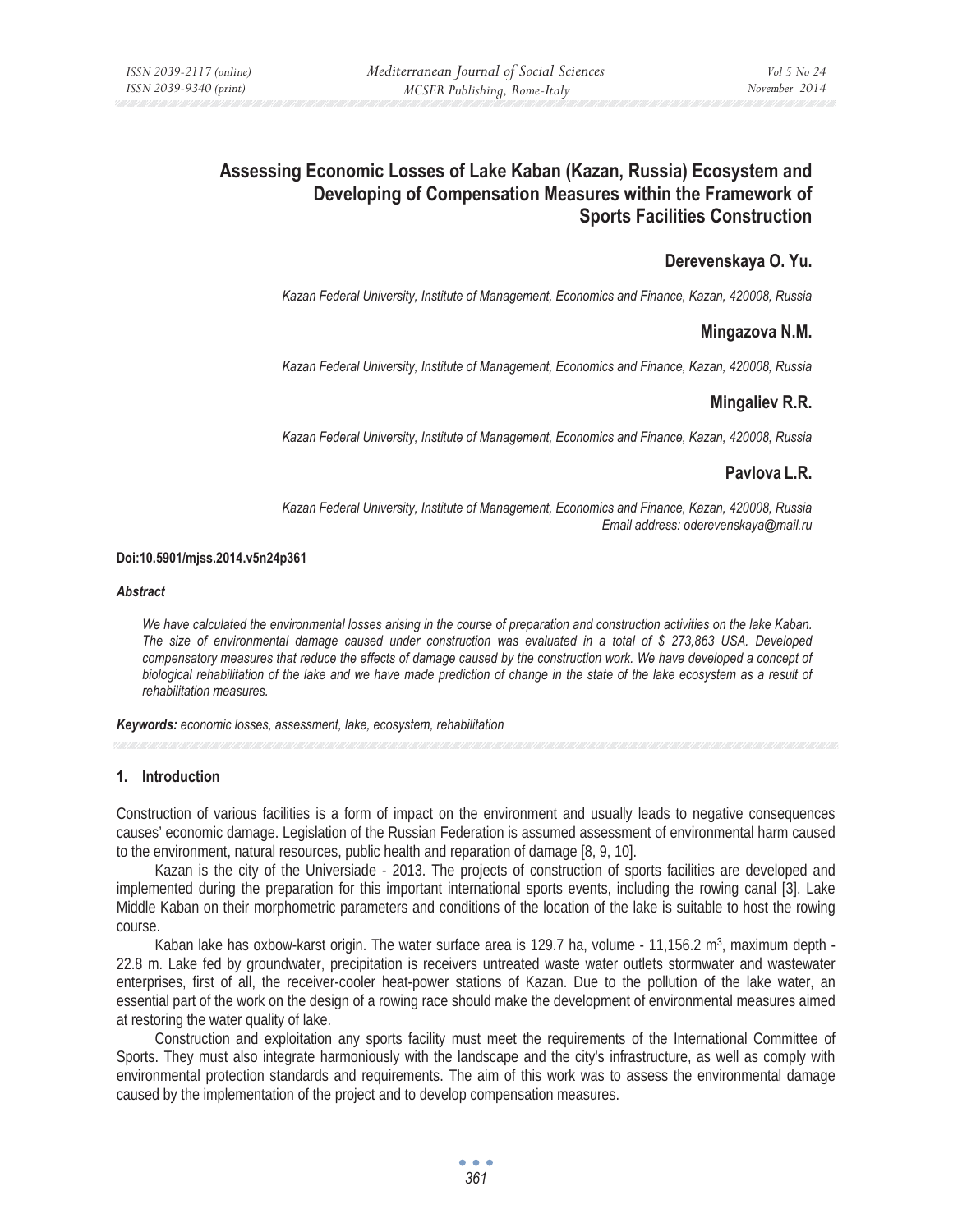### **2. Method**

Construction work was carried out in the period of 2009-2013. The damage caused by the components of the environment consists of the following: damage from fish kills and loss of food organisms, loss of feeding areas; damage caused by felling of green trees; damage from soil contamination; damage from backfill and removal of wetland vegetation. The following are the formulas for the calculation of various types of damage.

Damage to fish resources consisting of: 1) the loss of the feeding areas of the reservoir and the complete loss of their fish production after filling part of the area as a result of straightening the shoreline and bank stabilization; 2) loss of food organisms from the effects of construction machinery alignment beaches, shore protection and temporary filling; 3) calculating the damage from the loss of habitat and reduce the reproduction of aquatic organisms by reducing the reproduction of forage fish as a result of filling part of the area [7].

Damage to fish resources from the loss of feeding areas calculated by the formula:  $N = Po * S*10<sup>-3</sup>$ , (1)

where N - the damage in tons, Po - pond fish productivity (kg / ha), S - area of the water or its part, has lost its fishery value (n), 10-3 - a multiplier to convert kilograms to tons.

Calculate the volume compensation investments (K) was calculated by the formula:  $K = M * K_0 * E_n * t * k_i$ , (2)

where M - natural damage; En - regulatory cost-effectiveness ratio of capital investments; K<sub>0</sub> - specific capital investment;  $t$  - time of the negative impact on fish stocks;  $k_i$  - the coefficient of the deflator to convert prices to 1991 prices this year.

Assessment of damage to fisheries from destruction of food organisms was conducted by the formula:

 $N_1 = B * P/B * 1/K2 * K3/100 * S(V) * k * t_0/t_1 * n$ , (3)

where  $N_1$  - the damage in tons of fish products; B - average biomass of food organisms (phytoplankton, zooplankton, zoobenthos) in mg/m<sup>3</sup> (g /m<sup>2</sup>); P / B - coefficient to convert the biomass of food organisms in the product, K2 - feed conversion ratio to convert food organisms in fish products; K3 - an indicator of the maximum possible use of forage fish (%); S (V) - area of the zone output, the dump, siltation (zone volume turbidity) in  $m^2$  (m<sup>3</sup>), k - the mortality rate of food organisms in the areas of impact dredgers,  $t_0/t_1$  - time / open water period (206 days); n - factor to convert grams per tonne (1/1000000).

To calculate the damage from the loss of aquatic habitat as a result of rectification of coastline used the same formula, but with different coefficients (2, 3).

Payment of compensation for damage caused during the degradation of soil and land, determined by the formula:  $Y = H * Kp * S * K4 * K5 * K6, (4)$ 

where: Y - the size of penalties for harm (\$ USA); H - standard cost of land (\$ USA/ha); Kp - regional coefficient set for suburban areas of cities of republican subordination and the oil zone; S - area of degraded land (ha); K4 - the coefficient of the environmental situation =  $1.9$ ; K<sub>5</sub> - the coefficient of protection of land, taking into account the category of land and the type of vegetation cover; K6 - coefficient taking into account the degree of soil degradation [5].

Assessment of damage to woody vegetation was carried out according to the formula:  $C_1=B_1$  j<sub>1</sub>  $K_7$ <sup>\*</sup>  $K_8$   $*$   $M_1$ , (5)

where:  $C_1$  - the cost of the demolished tree (\$ USA);  $B_1$  - the base cost of the tree as defined by the rock and tree diameter (at 1.3 m) (\$ USA);  $j_1$  - a group of trees on their property; K<sub>7</sub>- correction factor vital condition of green spaces; K<sub>8</sub> - correction factor for the functional use of green spaces;  $V_1$  - the index change of the estimated cost [4, 5, 6].

The cost of the demolished bush was determined by the formula:

 $C_2 = B_2$  j<sub>2</sub>  $*$  K<sub>7</sub>  $*$  K<sub>8</sub>  $*$   $M_1$ ; (6)

 $C_2$  - the cost of the demolished bush (\$ USA)  $B_2$  - base cost bush, taking into account the specific breed and age  $($USA); j<sub>2</sub> - a group of trees by their value [4, 5, 6].$ 

Damage from the backfill and removal of wetland vegetation was calculated by the formula:  $C_{3} = B_3 * K_9 * K_{10} * M_1 *$ S; (7)

where  $C_3$  - the cost of the demolished lawn (\$ USA);  $B_3$  - the base cost of the lawn (\$ USA); K<sub>9</sub> - correction factor vital condition of wetland vegetation;  $K_{10}$  - correction factor for the functional use of green spaces; S - area of the demolished pitch (wetland vegetation) [4, 5, 6].

### **3. Results**

### *3.1 Assess the damage*

The construction project of the Center for rowing sports on Lake Kaban in Kazan was unique of its kind, unique in the

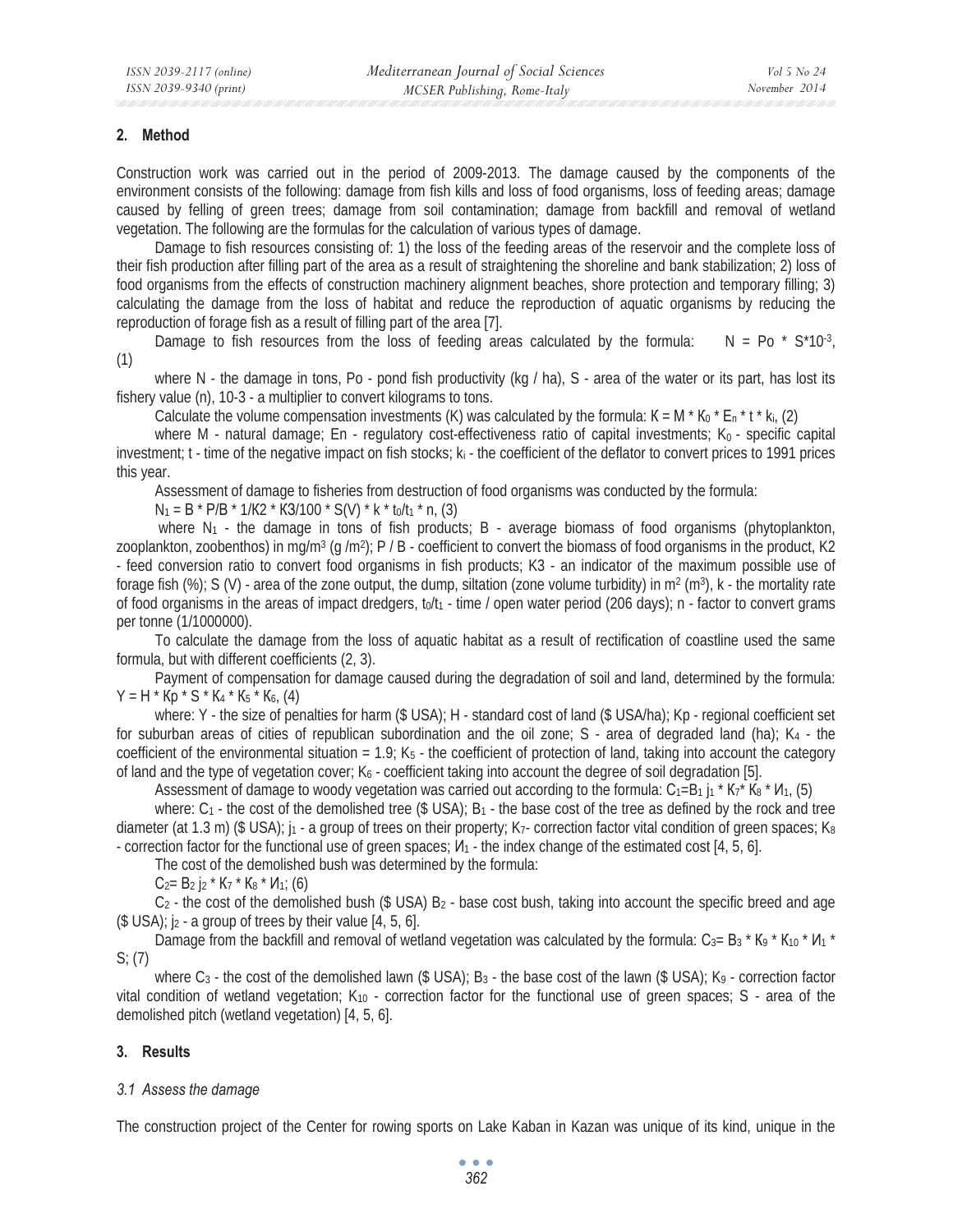country and world. However, the construction work will inevitably lead to increasing the impact on the ecosystem of the pond, environmental and economic damage. Not all types of damage can be assessed in monetary terms. So far, there are no approved methods for calculating damages from the loss of biodiversity, changes in habitat, reduce the potential of self-cleaning, etc. Consequently, predictive calculations of damage according to accepted and approved methods known to always lower than the actual damage to ecosystems.

The table 1 presents data on the assessment of the environmental damage caused during the construction of the Center rowing sports lake and surrounding area.

**Table 1.** Types of environmental damage and the estimate for the project of the Center rowing sports.

| Type of damage                                             | Amount, \$ USA |
|------------------------------------------------------------|----------------|
| Fisheries damage                                           | 21274          |
| Damage to soils                                            | 42616          |
| Damage to trees and shrubs                                 | 205745         |
| - actual damage                                            | 27884          |
| - expected cost of disaster                                | 177861         |
| Damage from the backfill and removal of wetland vegetation | 4227           |
| Total                                                      | 273863         |

Thus, the total expected cost of disaster of the construction of the Center for rowing sports and its infrastructure is estimated at 273,863 \$ USA. The greatest damage was trees and shrubs, from which actual damages amounted to 27,884 \$ and projected 177861 \$.

The safe water quality - one of the conditions for the creation of channels and international rowing distances. The project is currently hindered by the high degree of contamination of water and sediment of Lake Kaban. Therefore, we have developed a concept of biological rehabilitation of the lake.

#### *3.2 The concept of biological rehabilitation*

The main sources of pollution of Lake M. Kaban are: mass flow of stormwater runoff, leading to pollution and siltation of the lake; thermal and chemical pollution of the lake by sewage Kazan combined heat and power; pollution due to accidental discharges of enterprises and economic issues, fecal sewage; secondary contamination of sediments [1, 2].

The concept of biological rehabilitation offers a comprehensive approach to addressing the major challenges to improve water quality in the lake, consisting of three phases (Fig. 1).

The first stage includes the scientific, technical and hydrobiological studies of the lake ecosystem: the definition of the thickness of sediments and the degree of contamination; analysis of the quality of water flowing into the lake and sewage; assessment of the state of biological communities (phytoplankton, zooplankton, zoobenthos, fishes); assessment of higher aquatic vegetation of the lake and trees and shrubs in the area adjacent to the lake.



**Fig. 1.** The concept of biological rehabilitation of Lake M. Kaban.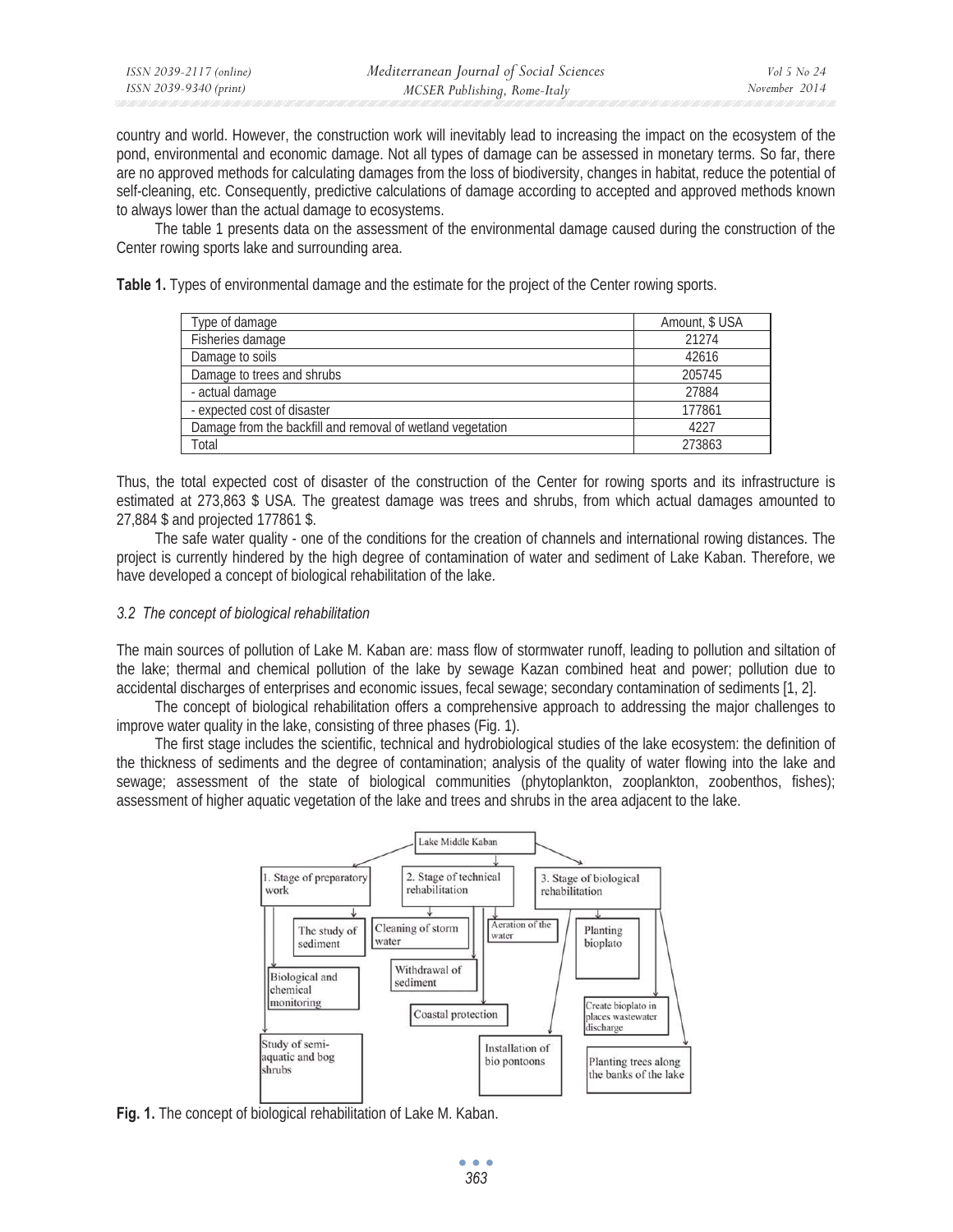| ISSN 2039-2117 (online) | Mediterranean Journal of Social Sciences | Vol 5 No 24   |
|-------------------------|------------------------------------------|---------------|
| ISSN 2039-9340 (print)  | MCSER Publishing, Rome-Italy             | November 2014 |

At the second stage the technical measures: withdrawal layer of polluted sediments, aeration bottom water layers, bank stabilization, installation of treatment facilities for stormwater issues.

For dredging sediment from the lake M. Kaban most suitable dredging method. Recommended the removal of sediment on an area of 70 hectares, a thickness of 2 m, the total volume of 140,000 m<sup>3</sup>. In those areas where the removal of contaminated soil is not possible (or after the implementation of the work) recommended screening bottom powder sediment layer of clean sand, clay or sorbent material thickness of 15-30 cm. Event is held to prevent the release of nutrients and pollutants from bottom sediments.

Aeration speeds up the oxidation processes, thereby helping to cleanse the body of water. For Lake M. Kaban minimum aeration is required in 4 places at once. For water aeration encouraged to use traditional aerators and oksidators (for winter).

For Lake M. Kaban major issues are: delivery of significant volumes of storm water, the use of the lake in the technological cycle heat and power plant of Kazan as a cooling pond plants, water pollution from industrial enterprises of the South industrial zone, delivery of emergency discharges of domestic and fecal sewage and municipal pollution from individual development of the private sector. At major releases stormwater treatment facilities offered to place stormwater. Engineering solution can be implemented by means of mechanical cleaning, using a drum-type installation microfiltration. These settings will operate in two modes - clean the incoming waste water during intense they become available, the rest of the water to clean the lake.

The third stage - the stage of biological rehabilitation. Along the coastal zone of Lake M. Kaban provides continuous system of landscaping to include sections of the existing vegetation.

For biological treatment of the lake, removal of nutrients, heavy metals and petroleum products are encouraged to use higher water vegetation (for a landing on pontoons and moving in the littoral part of the lake). Macrophytes can also be used for pre-treatment of water in the channel from the combined heat and power, which flows into the lake. Here alternate small plots (planted with vegetation that absorbs nutrients) and deep-sea areas (where the activity takes place aeration of water and deposition of pollutants).

#### **4. Conclusions**

Thus, the use of modern technology improvement and rehabilitation of the lake, storm water treatment will preserve the natural systems and enhance the status of the recreational lake. According to our forecasts, based on literature data, the implementation of measures will allow for 2 years to significantly improve the water quality up to the standards that are acceptable to the competition world-class. It will also increase the aesthetic, natural and recreational value of the lake, return the historical significance of the lake as a favorite place rest of the townspeople. Designed rehabilitation project can be used in similar reservoirs, requiring the use of recreational activities.

### **5. Acknowledgements**

This work was funded by the subsidy allocated to Kazan Federal University for the state assignment in the sphere of scientific activities.

#### **References**

- Derevenskaya O.Yu., Mingazova N.M., Nabeeva E.G., Palagushkina O.V., Pavlova L.R., Barieva F.F. Ecological condition of lakes Boar in Kazan and the concept of recovery // Ecological Systems and Devices.  $Ne$  9. 2012. - p. 20-25.
- Derevenskaya O.Yu., Mingazova N.M. Nabeeva E.G., Palagushkina O.V., Pavlova L.R., Barieva F.F. The concept of biological rehabilitation of Lake Kaban in the Kazan city on the basis of monitoring condition // Ecological Systems and Devices. -  $N_e$  3, 2011. - p. 3-9.
- Derevenskaya O.Yu., Mingazova N. M., Mingaliev R.R., Pavlova L.R. Assessing economic losses of the small river ecosystems and developing of compensation measures within the framework of sports facilities construction // Mediterranean Journal of Social Sciences.- Vol. 5, № 18, 2014. – p. 345-348.
- Method of calculating the cost of demolished green spaces and of compensatory planting. (Annex to Regulation  $Ne1$  creation, maintenance and protection of green spaces in the municipality of Kazan), by order of 8.06.2006.  $\mathbb{N}^2$  2-9 – 100 p.

Procedure for determining the size of compensation for damage caused to land and vegetation approved by order of the Minister of Ecology and Natural Resources of the Republic of Tatarstan, April 8, 2002 № 314.

Rules for the creation, maintenance and protection of green spaces, approved by the Kazan City Duma on 08.06.2006, the № 2-9. Temporary method of estimating the damage to fish stocks as a result of construction, renovation and expansion of enterprises,